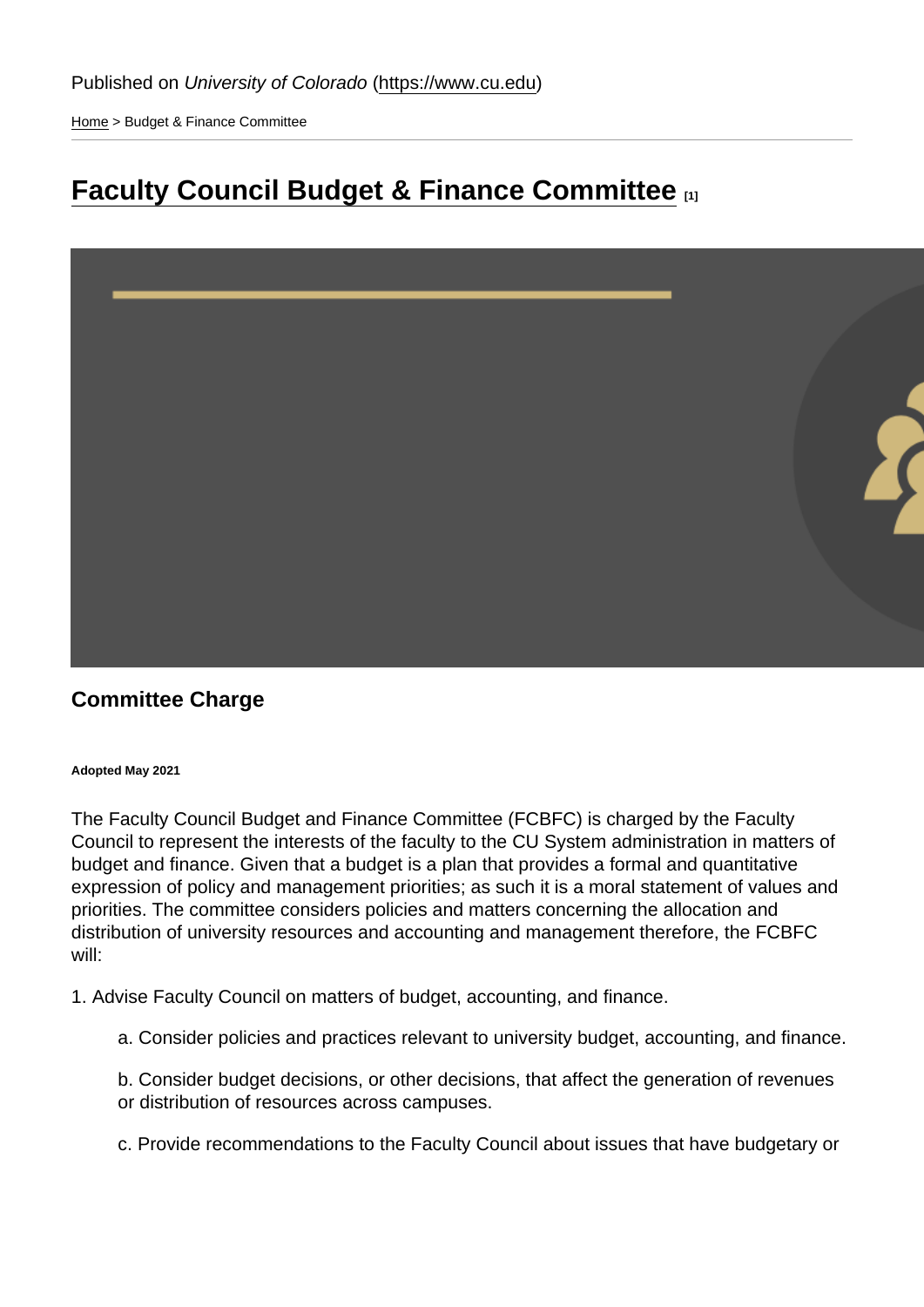financial implications when requested by the Faculty Council Chair.

d. Provide faculty representation (either from the committee or recommended by the committee) for CU System-level searches, working groups, and committees that significantly overlap budget, accounting, and finance.

2. Consult with representatives of the CU System Administration on matters of budget, accounting, and finance. On urgent or short notice matters, the chair and/or executive committee can be consulted on behalf of the committee.

a. Review any budget recommendations and presentations with CU System administration prior to their submission to the Board of Regents' meetings.

b. Annually discuss university priorities with respect to budget allocation.

c. Remain informed of financial planning, accounting, administrative, and management activities through reports from and discussions with the Offices of the Treasurer, Controller, and other CU System offices.

3. Serve as a liaison between the CU System administration and the campus budget committees.

a. Be aware of ongoing activities and current developments at both system and campus levels.

b. Communicate activities and developments to campus faculty budget committees.

c. Bring feedback and inputs to the administration on budget, accounting, finance, and policy decisions.

#### Informational Materials

- $\bullet$  [In Depth Analysis of Investment Trends and Topics](https://www.cu.edu/doc/depth-analysis-real-assetspdf)  $[2]$
- [Environmental, Social, and Governance \(ESG\) Investing](https://www.cu.edu/doc/vanguardesgwhitepaperpdf) [3]

#### Budget & Finance Committee Members, 2021-22

| <b>NAME</b>               | <b>CAMPUS</b>                        | <b>SCHOOL/COLLEGE</b>         | <b>TERM</b>                 |
|---------------------------|--------------------------------------|-------------------------------|-----------------------------|
| Rhonda<br>Glazier, Chair  | <b>CU Colorado</b><br><b>Springs</b> | <b>Kraemer Family Library</b> | Term 2,<br>AY 2021-<br>2024 |
| Vicki Grove,<br>Secretary | <b>CU Boulder</b>                    | College of Arts & Sciences    | Term 2,<br>AY 2020-<br>2023 |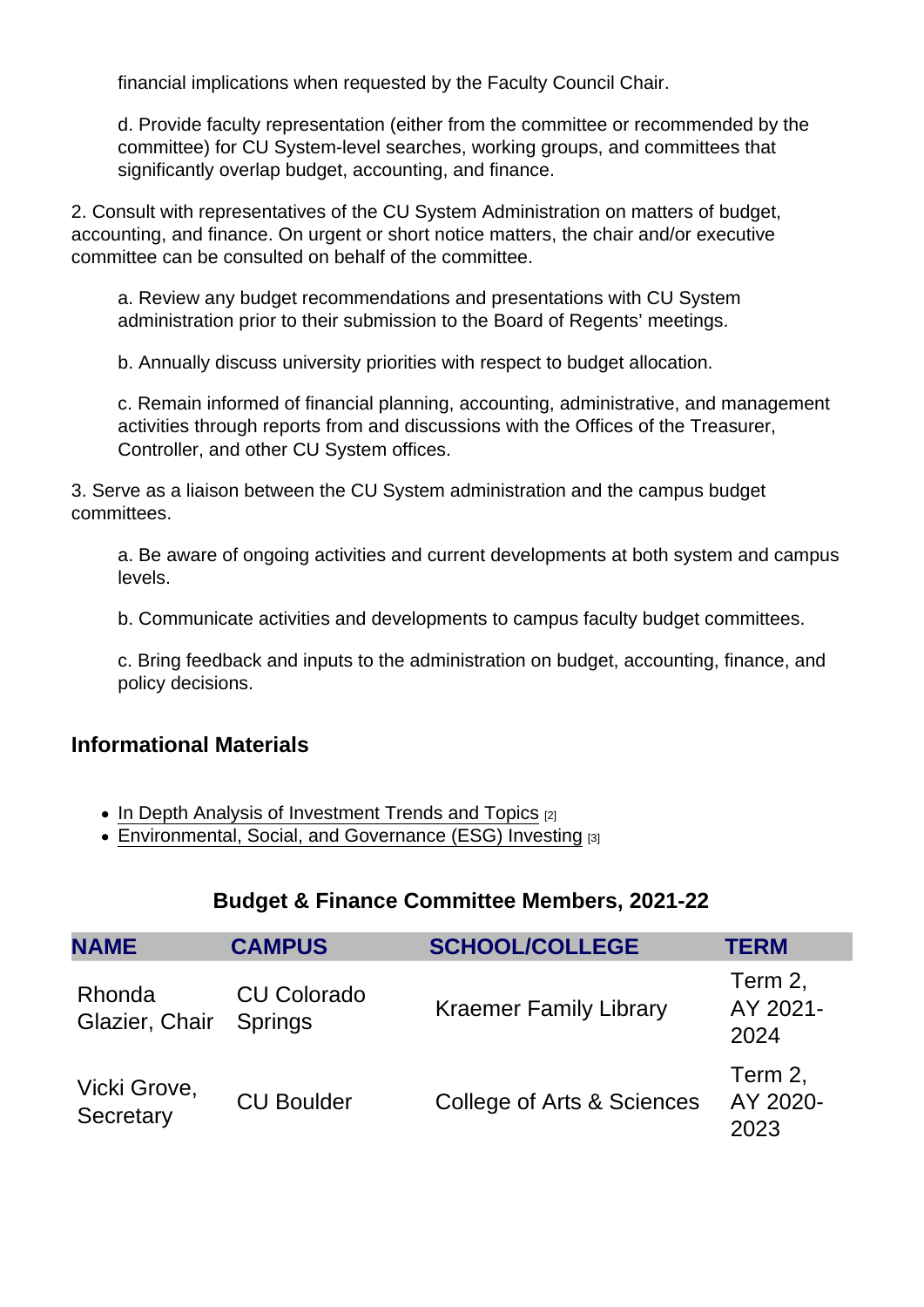| <b>NAME</b>               | <b>CAMPUS</b>                                                  | <b>SCHOOL/COLLEGE</b>                        | <b>TERM</b>                 |
|---------------------------|----------------------------------------------------------------|----------------------------------------------|-----------------------------|
| David Paradis CU Boulder  |                                                                | College of Arts & Sciences                   | Term 1,<br>AY 2019-<br>2022 |
| Monique<br>French         | <b>CU Colorado</b><br><b>Springs</b>                           | <b>College of Business</b>                   | Term 2,<br>AY 2021-<br>2024 |
| <b>Todd Ely</b>           | <b>CU Denver</b>                                               | <b>School of Public Affairs</b>              | Term 1,<br>AY 2021-<br>2024 |
| <b>Carol Dee</b>          | <b>CU Denver</b>                                               | <b>Business School</b>                       | Term 1,<br>AY 2019-<br>2022 |
| Diana White               | <b>CU Denver</b>                                               | College of Liberal Arts &<br><b>Sciences</b> | Term 2,<br>AY 2020-<br>2023 |
| Gordon<br><b>Stringer</b> | <b>CU Colorado</b><br>Springs                                  | <b>College of Business</b>                   | Term 1,<br>AY 2022-<br>2024 |
| Chad<br>Marturano         | CU System,<br><b>Acting Chief</b><br><b>Financial Officer*</b> |                                              |                             |
| *non-voting<br>member     |                                                                |                                              |                             |
| Vacancies                 | <b>CU Anschutz - 3</b><br>vacancies                            |                                              |                             |
|                           | <b>CU Boulder - 1</b><br>vacancy                               |                                              |                             |
|                           |                                                                |                                              |                             |

## Meetings

- [Meetings, AY 2021-22](#page-3-0)
- Meetings, AY 2020-21
- Meetings, AY 2019-20
- [Meetings, AY 2018-19](#page-5-0)
- Meetings, AY 2017-18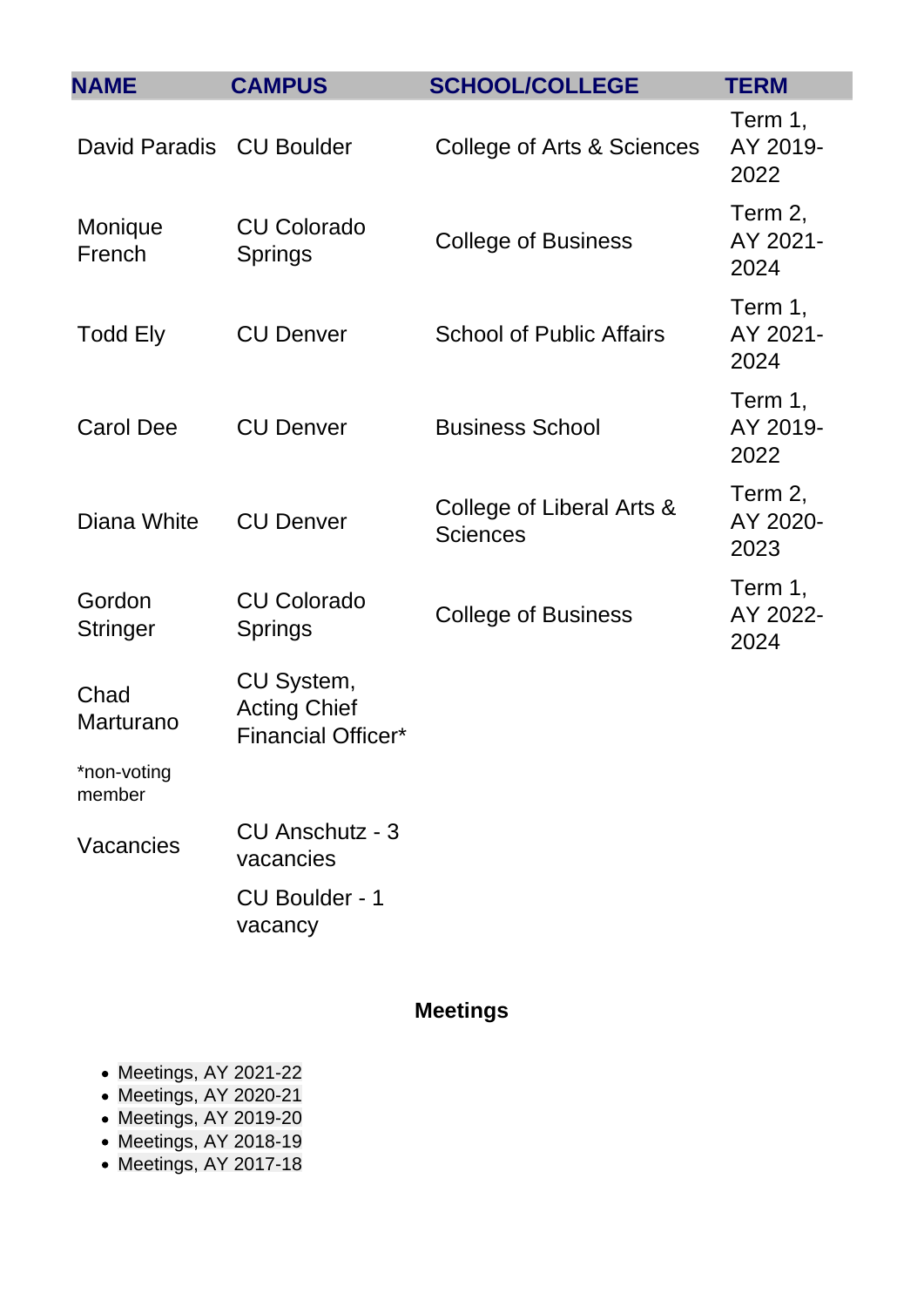<span id="page-3-0"></span>

| <b>DATE</b>        | <b>TIME</b>            | <b>LOCATION</b>          | <b>MINUTES</b>   |
|--------------------|------------------------|--------------------------|------------------|
| September 16, 2021 | $11$ a.m. $-1$<br>p.m. | Zoom Video<br>Conference | Minutes $[4]$    |
| October 21, 2021   | $11$ a.m. $-1$<br>p.m. | Zoom Video<br>Conference | Minutes $_{[5]}$ |
| November 18, 2021  | 11 $a.m. - 1$<br>p.m.  | Zoom Video<br>Conference | Minutes $_{[6]}$ |
| December 16, 2021  | $11$ a.m. $-1$<br>p.m. | Zoom Video<br>Conference | <b>Minutes</b>   |
| February 17, 2022  | 11 $a.m. - 1$<br>p.m.  | Zoom Video<br>Conference | Minutes $[7]$    |
| March 17, 2022     | $11$ a.m. $-1$<br>p.m. | Zoom Video<br>Conference | <b>Minutes</b>   |
| April 21, 2022     | 11 $a.m. - 1$<br>p.m.  | Zoom Video<br>Conference | <b>Minutes</b>   |
| May 19, 2022       | $11$ a.m. $-1$<br>p.m. | Zoom Video<br>Conference | <b>Minutes</b>   |

| <b>DATE</b>                     | <b>TIME</b>            | <b>LOCATION</b>          | <b>MINUTES</b> |
|---------------------------------|------------------------|--------------------------|----------------|
| August 20, 2020                 | 11 a.m. - 1<br>p.m.    | Zoom Video<br>Conference | Minutes [8]    |
| October 1, 2020                 | 11 a.m. - 1<br>p.m.    | Zoom Video<br>Conference | Minutes [9]    |
| October 15, 2020                | 11 a.m. - 1<br>p.m.    | Zoom Video<br>Conference | Minutes [10]   |
| October 29, 2020                | 11 a.m. - 1<br>p.m.    | Zoom Video<br>Conference | Minutes $[11]$ |
| November 19, 2020               | $11$ a.m. $-1$<br>p.m. | Zoom Video<br>Conference | Minutes $[12]$ |
| December 17, 2020<br>(CANCELED) | 11 a.m. - 1<br>p.m.    | Zoom Video<br>Conference |                |
| January 21, 2021<br>(CANCELED)  | 11 a.m. - 1<br>p.m.    | Zoom Video<br>Conference |                |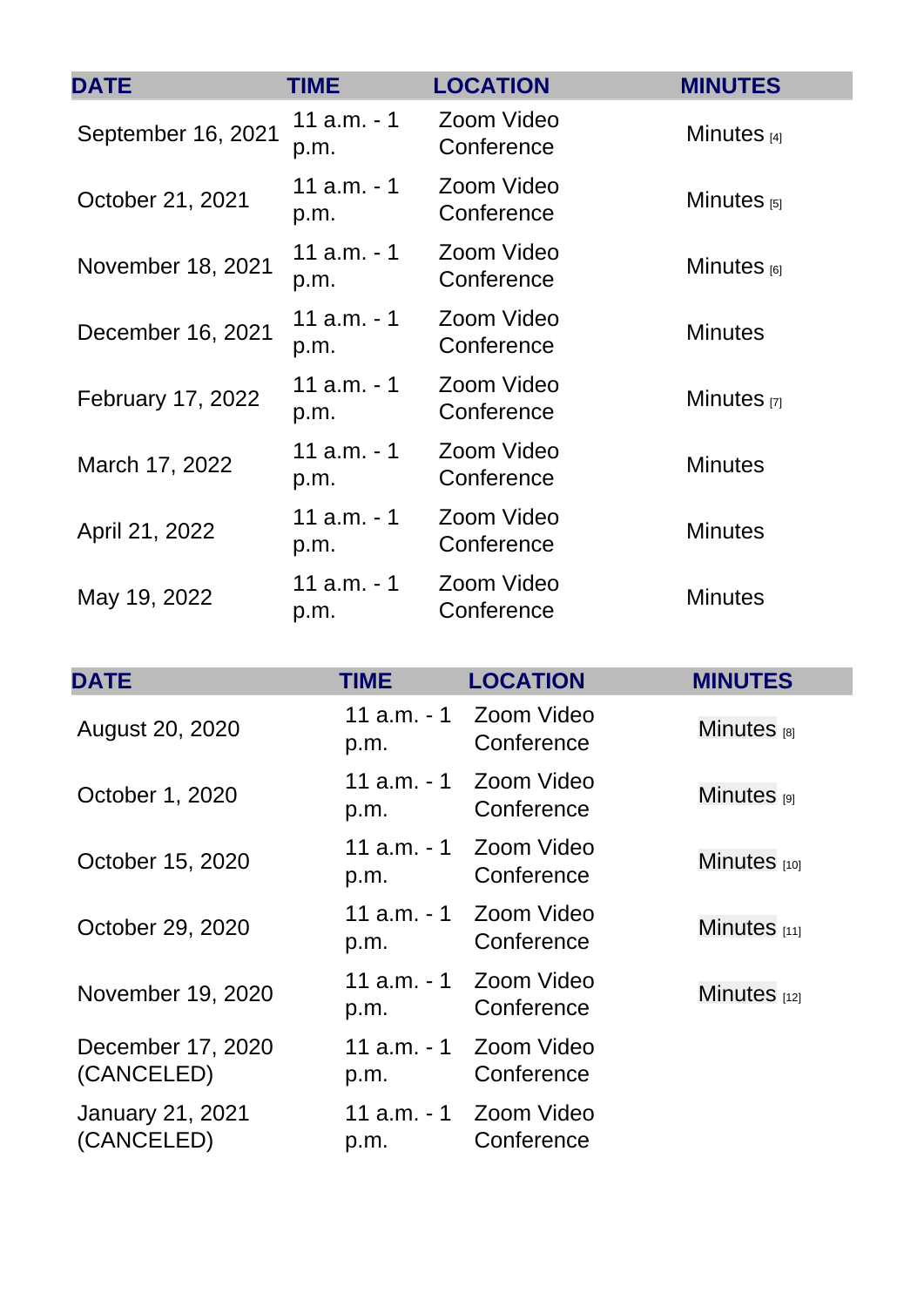| <b>DATE</b>                | <b>TIME</b> | <b>LOCATION</b>                      | <b>MINUTES</b> |
|----------------------------|-------------|--------------------------------------|----------------|
| February 18, 2021          | p.m.        | 11 a.m. - 1 Zoom Video<br>Conference | Minutes $[13]$ |
| March 4, 2021              | p.m.        | 11 a.m. - 1 Zoom Video<br>Conference | Minutes $[14]$ |
| April 15, 2021             | p.m.        | 11 a.m. - 1 Zoom Video<br>Conference | Minutes $[15]$ |
| April 29, 2021             | p.m.        | 11 a.m. - 1 Zoom Video<br>Conference | Minutes $[16]$ |
| May 20, 2021<br>(CANCELED) | p.m.        | 11 a.m. - 1 Zoom Video<br>Conference |                |

[2019-20 Budget Committee Annual Report](https://www.cu.edu/doc/committee-annual-reportbudgetpdf) [17]

| <b>DATE</b>                      | <b>TIME</b>           | <b>LOCATION</b>                                                 | <b>MINUTES</b>          |
|----------------------------------|-----------------------|-----------------------------------------------------------------|-------------------------|
| September 19, 2019<br>(CANCELED) | 11 $a.m. -$<br>1 p.m. | 1800 Grant St., 6th Floor<br><b>Denver Conference Room</b>      |                         |
| October 31, 2019                 | 11 a.m. -<br>1 p.m.   | 1800 Grant St., 6th Floor<br><b>Denver Conference Room</b>      | <b>Minutes</b>          |
| November 14, 2019                | 11 a.m. -<br>1 p.m.   | Zoom Video Conference                                           | Minutes $181$           |
| December 12, 2019                | 11 a.m. -<br>1 $p.m.$ | 1800 Grant St., 6th Floor<br><b>Anschutz Conference</b><br>Room | Minutes [19]            |
| <b>January 16, 2020</b>          | 11 a.m. -<br>1 p.m.   | 1800 Grant St., 6th Floor<br><b>Denver Conference Room</b>      | Minutes <sub>[20]</sub> |
| February 20, 2020                | 11 $a.m. -$<br>1 p.m. | 1800 Grant St., 6th Floor<br><b>Denver Conference Room</b>      | Minutes $[21]$          |
| March 19, 2020<br>(CANCELED)     | 11 $a.m. -$<br>1 p.m. | 1800 Grant St., 6th Floor<br>Denver Conference Room             |                         |
| April 16, 2020                   | 11 a.m. -<br>1 p.m.   | Zoom Video Conference                                           | Minutes $1221$          |

e<br>1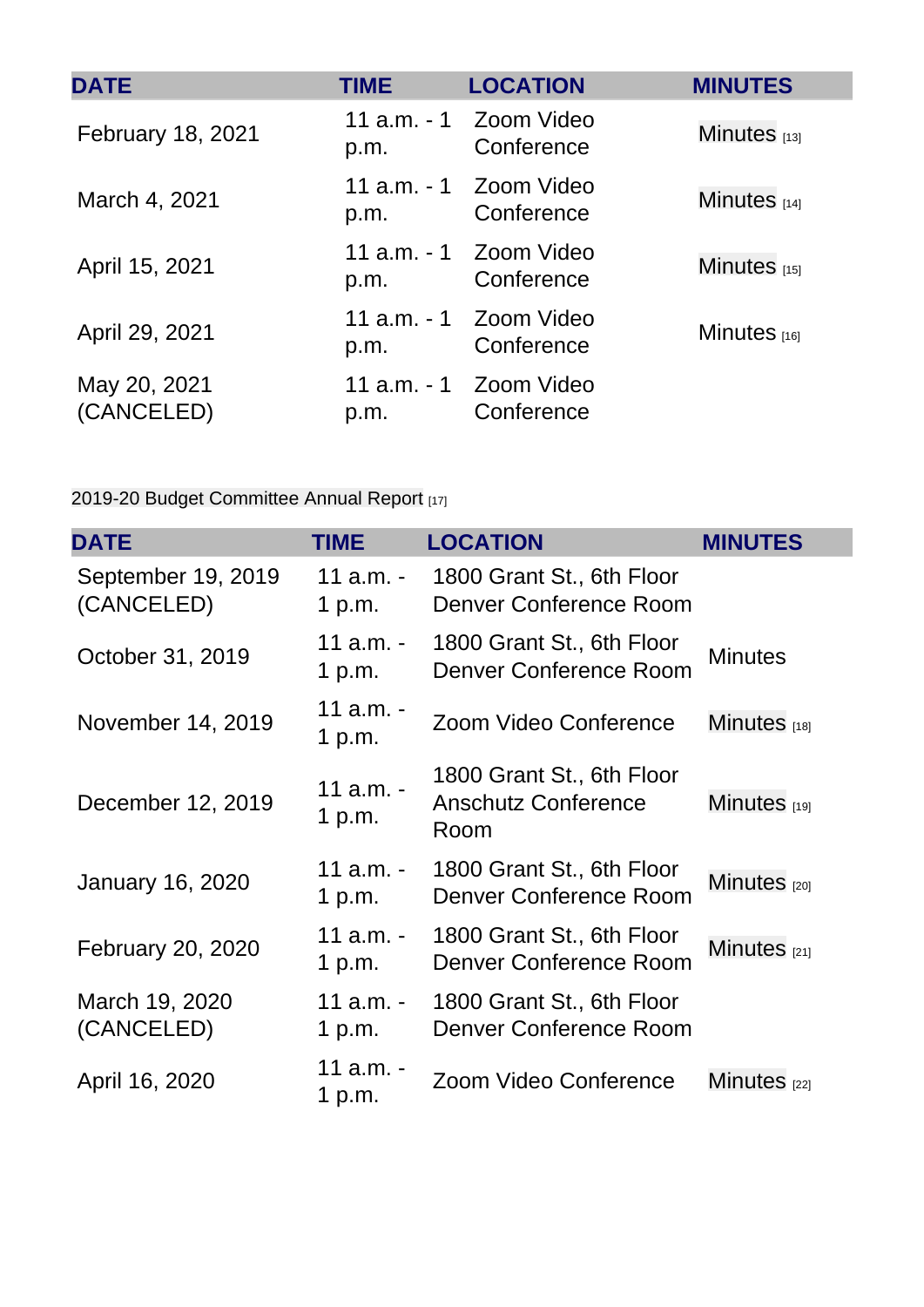<span id="page-5-0"></span>

| <b>DATE</b>                  | <b>TIME</b>            | <b>LOCATION</b>                                  | <b>MINUTES</b>          |
|------------------------------|------------------------|--------------------------------------------------|-------------------------|
| May 14, 2020<br>(CANCELED)   | 11 a.m. -<br>1 p.m.    | Zoom Video Conference                            |                         |
| June 4, 2020                 | 2 p.m. -<br>4. p.m.    | Zoom Video Conference                            |                         |
| June 25, 2020                | 2 p.m. - 4<br>p.m.     | Zoom Video Conference                            |                         |
| <b>DATE</b>                  | <b>TIME</b>            | <b>LOCATION</b>                                  | <b>MINUTES</b>          |
| September 20, 2018           | $11$ a.m. $-1$<br>p.m. | 1800 Grant St., Denver<br><b>Conference Room</b> | Minutes $_{[23]}$       |
| October 18, 2018             | 11 a.m. - 1<br>p.m.    | 1800 Grant St., Denver<br><b>Conference Room</b> | Minutes $_{[24]}$       |
| November 15, 2018            | 11 a.m. - 1<br>p.m.    | 1800 Grant St., Denver<br><b>Conference Room</b> | Minutes <sub>[25]</sub> |
| <b>January 31, 2019</b>      | $11$ a.m. $-1$<br>p.m. | 1800 Grant St., Denver<br><b>Conference Room</b> | Minutes <sub>[26]</sub> |
| February 21, 2019            | 11 a.m. - 1<br>p.m.    | 1800 Grant St., Denver<br><b>Conference Room</b> | Minutes <sub>[27]</sub> |
| March 21, 2019<br>(Canceled) | 11 a.m. - 1<br>p.m.    | 1800 Grant St., Denver<br><b>Conference Room</b> | <b>Minutes</b>          |
| April 18, 2019               | 11 a.m. - 1<br>p.m.    | 1800 Grant St., Denver<br><b>Conference Room</b> | Minutes $_{[28]}$       |
| May 16, 2019<br>(Canceled)   | $11$ a.m. $-1$<br>p.m. | 1800 Grant St., Denver<br><b>Conference Room</b> | <b>Minutes</b>          |
| <b>DATE</b>                  | <b>TIME</b>            | <b>LOCATION</b>                                  | <b>MINUTES</b>          |
| August 17, 2017              | 11 a.m. - 1<br>p.m.    | 1800 Grant St., Denver<br><b>Conference Room</b> | Minutes $[29]$          |
| September 21,<br>2017        | 11 $a.m. - 1$<br>p.m.  | 1800 Grant St., Denver<br><b>Conference Room</b> | Minutes $[30]$          |
| October 19, 2017             | 11 a.m. - 1<br>p.m.    | 1800 Grant St., Denver<br><b>Conference Room</b> | Minutes $[31]$          |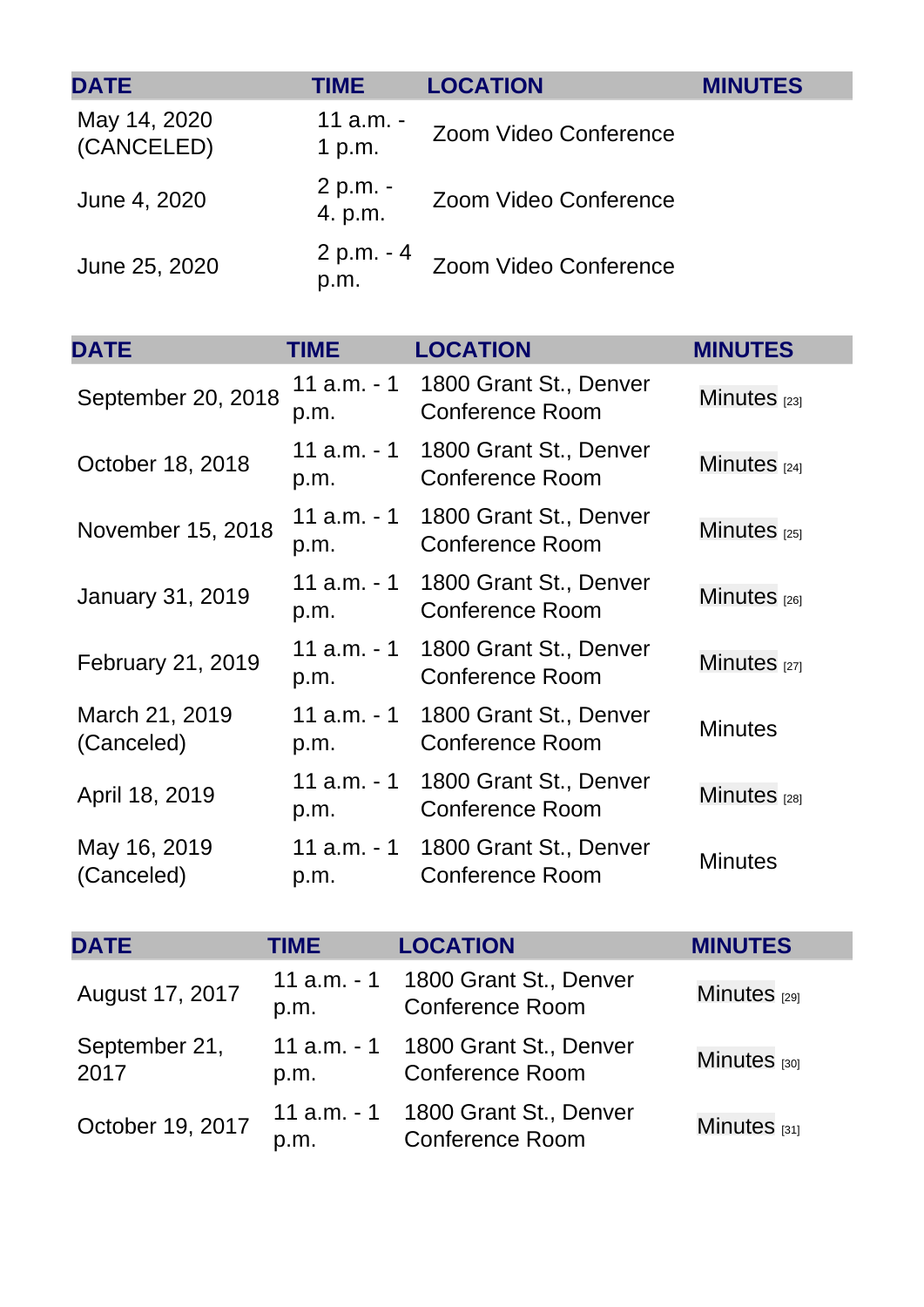| <b>DATE</b>             | <b>TIME</b>           | <b>LOCATION</b>                                    | <b>MINUTES</b> |
|-------------------------|-----------------------|----------------------------------------------------|----------------|
| December 14,<br>2017    | 11 $a.m. - 1$<br>p.m. | 1800 Grant St., Anschutz<br><b>Conference Room</b> | Minutes $1321$ |
| <b>January 18, 2018</b> | 11 $a.m. - 1$<br>p.m. | 1800 Grant St., Denver<br><b>Conference Room</b>   | Minutes $[33]$ |
| February 22, 2018       | 11 $a.m. - 1$<br>p.m. | 1800 Grant St., Denver<br><b>Conference Room</b>   | Minutes [34]   |
| April 19, 2018          | 11 $a.m. - 1$<br>p.m. | 1800 Grant St., Denver<br><b>Conference Room</b>   | Minutes $[35]$ |
| May 17, 2018            | 11 $a.m. - 1$<br>p.m. | 1800 Grant St., Denver<br><b>Conference Room</b>   | Minutes $[36]$ |

[Click here](https://drive.google.com/drive/folders/0B5Nhu7ObTathVDlNSUFNME1HS2M?resourcekey=0-CPuoLzNFMKIV96ew9Hc1-w&usp=sharing) [37]to view archived minutes of the Budget Committee

See also: [Budget Committee Operating Principles](https://www.cu.edu/doc/op-principles-procedurespdf) [38]

Attachments:

[02172022-fc-budget-finance-pdf-copy.pdf](https://www.cu.edu/doc/02172022-fc-budget-finance-pdf-copypdf) [39] Groups audience:

Faculty Senate | Faculty Council

Source URL: https://www.cu.edu/faculty/faculty-council-budget-and-finance-committee

Links

[1] https://www.cu.edu/faculty/faculty-council-budget-and-finance-committee

[2] https://www.cu.edu/doc/depth-analysis-real-assetspdf

[3] https://www.cu.edu/doc/vanguardesgwhitepaperpdf

[4] https://www.cu.edu/doc/fcbudget-sept-21pdf

[5] https://www.cu.edu/system/files/pages/300977-faculty-council-budget-finance-

committee/docs/10212021-fc-budget-mm-pdf.pdf

[6] https://www.cu.edu/system/files/pages/300977-faculty-council-budget-finance-committee/docs/111821 fc-budget-pdf.pdf

[7] https://www.cu.edu/system/files/pages/300977-faculty-council-budget-finance-

committee/docs/02172022-fc-budget-finance-pdf-copy.pdf

[8] https://www.cu.edu/doc/fc-budget-aug2020-minutespdf

[9] https://www.cu.edu/doc/fc-budget-oct1-2020-minutespdf

[10] https://www.cu.edu/doc/fc-budget-oct15-2020-minutespdf

[11] https://www.cu.edu/doc/fc-budget-oct29-2020-minutespdf

[12] https://www.cu.edu/doc/fcbudget-nov19pdf

[13] https://www.cu.edu/doc/fcbudget-feb21pdf

[14] https://www.cu.edu/doc/fcbudget-march21pdf

[15] https://www.cu.edu/doc/fcbudget-april1521pdf

[16] https://www.cu.edu/doc/fcbudget-april2921pdf

[17] https://www.cu.edu/doc/committee-annual-reportbudgetpdf

[18] https://www.cu.edu/doc/fc-budget-nov2019-minutespdf-1

[19] https://www.cu.edu/doc/fc-budget-dec2019minutespdf

[20] https://www.cu.edu/doc/fc-budget-jan2020-minutespdf

[21] https://www.cu.edu/doc/fc-budget-feb2020-minutespdf

[22] https://www.cu.edu/doc/fc-budget-april2020-minutespdf